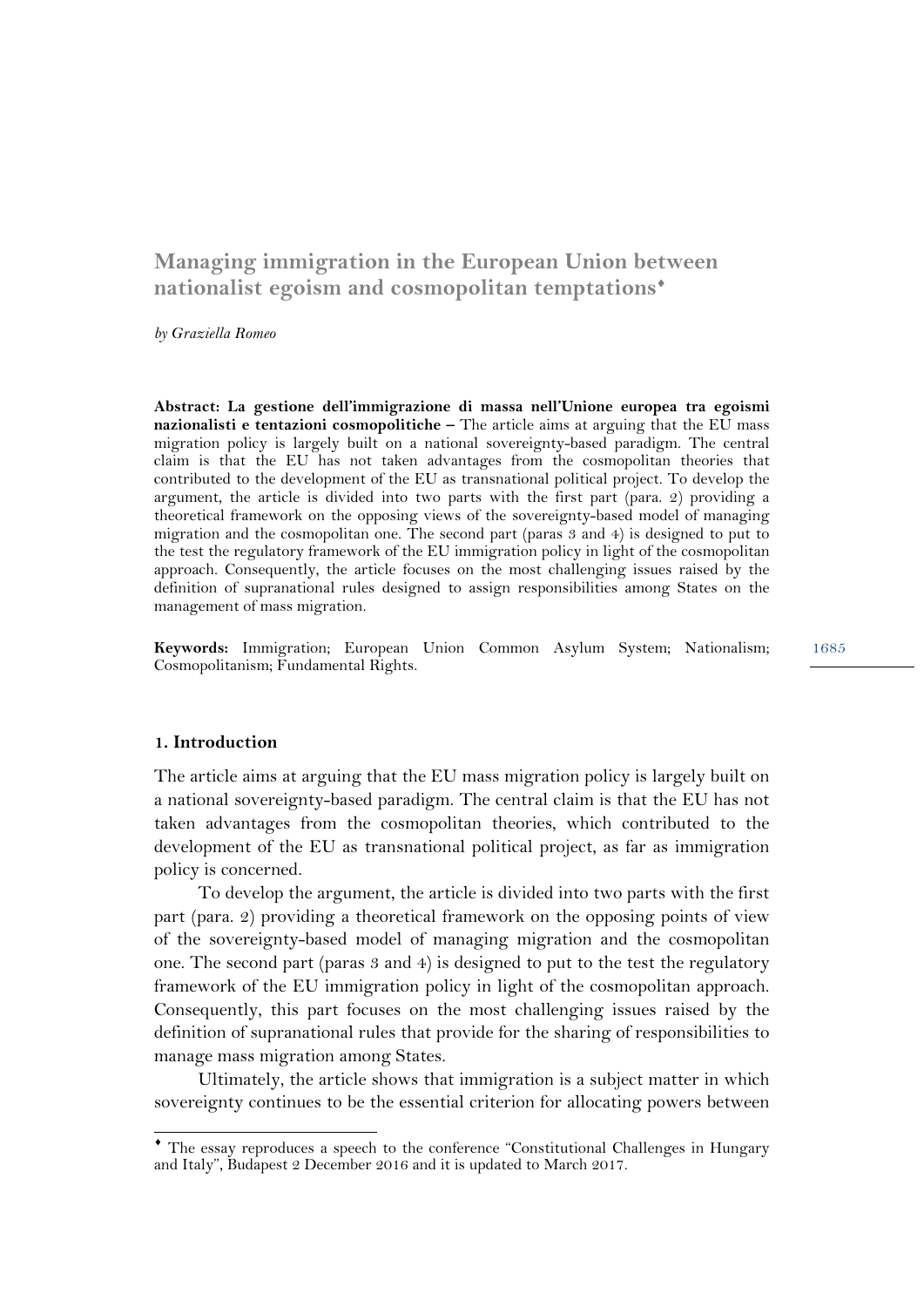the EU and Member States and in which solidarity links between Member States are weak. It is then argued that a transnational polity needs to embrace a cosmopolitan approach as far as mass migration is concerned.

### **2. The national sovereignty-based paradigm and the cosmopolitan alternative**

A national sovereignty-based paradigm is used as justification for controlling borders and deciding upon foreigners' admittance in the territory of the State. The national sovereignty-based paradigm is grounded on the primacy of national sovereignty and generally coupled with the myth of the ethnic uniformity of the citizenry.

As it has been argued by Luca Baccelli, "even Aristotle considered the ethnic definition of citizenship to be 'popular and rough'".1 And indeed all arguments claiming that citizenship should be founded on bonds of a genealogical or biological nature, which are logical premises for xenophobic or racist policies, have easily been dismissed on a theoretical level.<sup>2</sup>

However, such a paradigm has some deeper theoretical foundations in political philosophy. One can name the Communitarians. The positions within this academic literature differ in several respects, above all as regards the idea of community. Nevertheless, all communitarian theories may be synthetized by the rejection of rights theories founded on methodological individualism, namely on an atomistic conception of the individual agent, who interacts with the world irrespective of any reference to specific historical and social contexts. Whilst not generally sharing rigidly genealogical visions, Communitarians distinguish citizens and foreigners in light of the idea that only citizens belong to the same historical "community of destiny"<sup>3</sup> or to a specific form of political organisation that represents the constitutive element of the identity of its citizens.4

Interpreting the citizen as a member of a particular nation that shares the same ethos makes impossible to pursue an 'open border' policy: as a matter of facts, immigrants alter the cultural, historical and traditional links between the individual and the State. Thus, communitarians address the question of immigration by invoking identity values as a defense against dynamics of "contamination" of globalised societies. The boundary for exclusion is defined by

1686

<sup>1</sup> L. Baccelli, *Cittadinanza e appartenenza*, in D. Zolo (ed.), *La cittadinanza. Appartenenza, identità, diritti*, Roma-Bari, 1994 155. Reference is made to Aristotele, *Politica*, in *Opere*, Vol. III. R. Laurenti (ed.). Roma-Bari, 1993, 72.<br><sup>2</sup> R. Aron, *Is Multinational Citizenship Possible*, 41 *Social Research* 638-656 (1974). See also Z.

Bauman, *The Fate of Humanity in the Post- Trinitarian World*, 1 *Journal of Human Rights*, 283, 285 (2002).

<sup>3</sup> Community of destiny is a term that appears many times in Habermas's studies. He used it to refer to a particular understanding of nationalism founding the need that bases the bond between fellow countrymen on the sharing of same values and ethnicity: J. Habermas, *Die Einbeziehung der Anderen. Studien zur politischen Theorie*, Frankfurt, 1999. For a critical perspective on this concept, see J. Habermas, *Between Facts and Norms: Contributions to a Discourse Theory of Law and Democracy*, Cambridge (Mass), 1996. 4 A. Etzioni, *Communitarianism*, in M.T. Gibbons et al. (eds), *The Encyclopedia of Political* 

*Thought*, Hoboken (NJ), 2014, 620.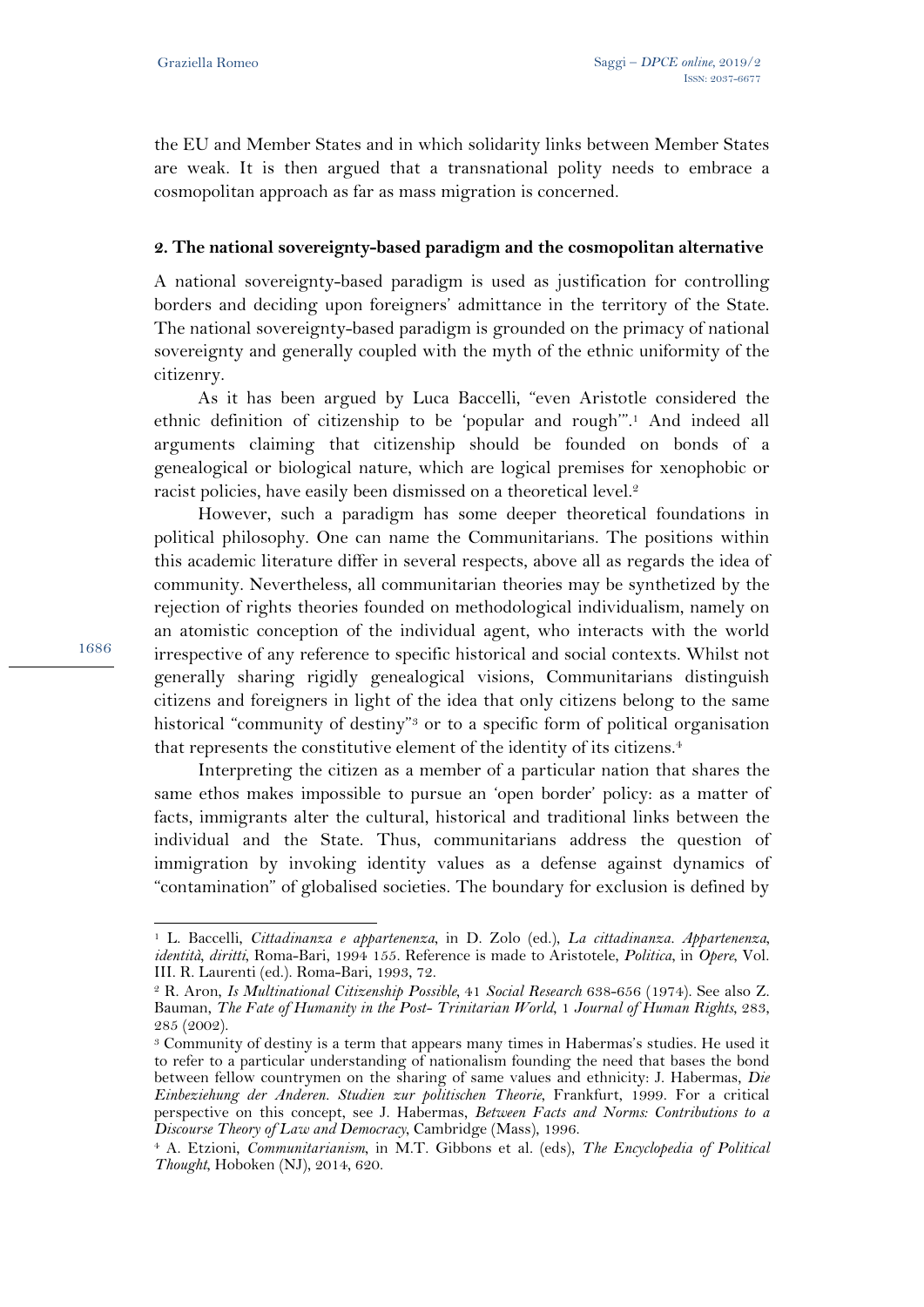$\overline{a}$ 

the idea of a homeland with a common identity. The right to limit entry into the country then assures the polity's boundary in order to preserve those elements of identity that classify membership to the community.5 Scholars belonging to this cultural tradition believe that the rediscovery of cultural identities as well as the valorisation of the sense of belonging to ethnic communities play the predominant role of preserving the community itself. An additional (and somehow) coherent feature of the communitarian theory is the intent of resisting the centrifugal forces that characterise contemporary political communities and foster supranational integration.

Cosmopolitanism is the alternative account. Virtually under any cosmopolitan theory, the root of social inequalities lies in the inability for a very large number of citizens from economically disadvantaged countries to obtain protection for their fundamental rights. According to cosmopolitan theorists, interpreting human rights as citizenship rights means denying universalism and generating a "great apartheid that excludes the vast majority of humankind from fundamental guarantees".6 In other words, commentators who herald the arrival of a really cosmopolitan conception of rights tend to identify citizenship with the last example of a privileged status, that is a factor of exclusion and inequality, rather than a driver of emancipation and equality.7

However, not every cosmopolitan theorist thinks that the concept citizenship should be abandoned. Some scholars rather argue that such a concept should be defined starting from the values of human dignity and solidarity, as applicable on a universal scale.

Sheila Benhabib promotes a concept of citizenship as 'ongoing process' of construction of cohabitation.8 Authors like Benhabib disregard historical and cultural bonds of belonging: the basic assumption is that the circuit of belonging is not based on pre-existing cultural and ethic givens,<sup>9</sup> but is permanently reasserted on the basis of the actual participation in a socio-political organisation rather than on the sharing of a collective identity to be preserved and

<sup>5</sup> M. Walzer, *Spheres of Justice*, New York, 1983, 42. He justifies the regularisation of immigration with the need to preserve the cultural identity of the host society. Indeed, the author asserts that in cases involving workers accepted into the country and who are lawfully resident, the rules requiring their exclusion from citizenship should be tempered in

order to take into account distributive implications (at 60).<br><sup>6</sup> L. Ferrajoli, *Dai diritti del cittadino ai diritti della persona*, in D. Zolo (ed). *La cittadinanza*, *supra* note 1, 289. See also É. Balibar, *Per Althu* 

<sup>&</sup>lt;sup>7</sup> K.A. Appiah, *Global Citizenship*, 75 Fordham Law Review 2375-2392 (2006).<br><sup>8</sup> S. Benhabib, *The Rights of Others. Aliens, Residents and Citizens*, Cambridge (Mass), 2006.

The idea of citizenship as an ongoing process for the construction of social cohabitation owes a debt to the theory of communicative democracy formulated by Habermas in: J. Habermas, *Discourse Ethics*, It. transl., Rome-Bari, 1983. With regard to the issue of cohabitation between different cultures, Kymilka proposes the multicultural model of citizenship, under which cultural identity is protected not as a function of the perpetuation of the group, but as a free individual choice: see W. Kymilka, *Multicultural Citizenship. A Liberal* 

*Theory of Minority Rights*, It. transl., Bologna, 1999. 9 H. Köchler, *Il concetto di nazione e la questione del nazionalismo. Lo «stato-nazione» tradizionale e una «comunità-stato» multiculturale*, in T. Bonazzi and M. Dunne (eds), *Cittadinanza e diritti nelle società multiculturali*, Bologna, 1994, 63. See also R.E. Goodin, *What Is So Special About Our Fellow Countryman?*, 98 *Ethics* 663 (1988).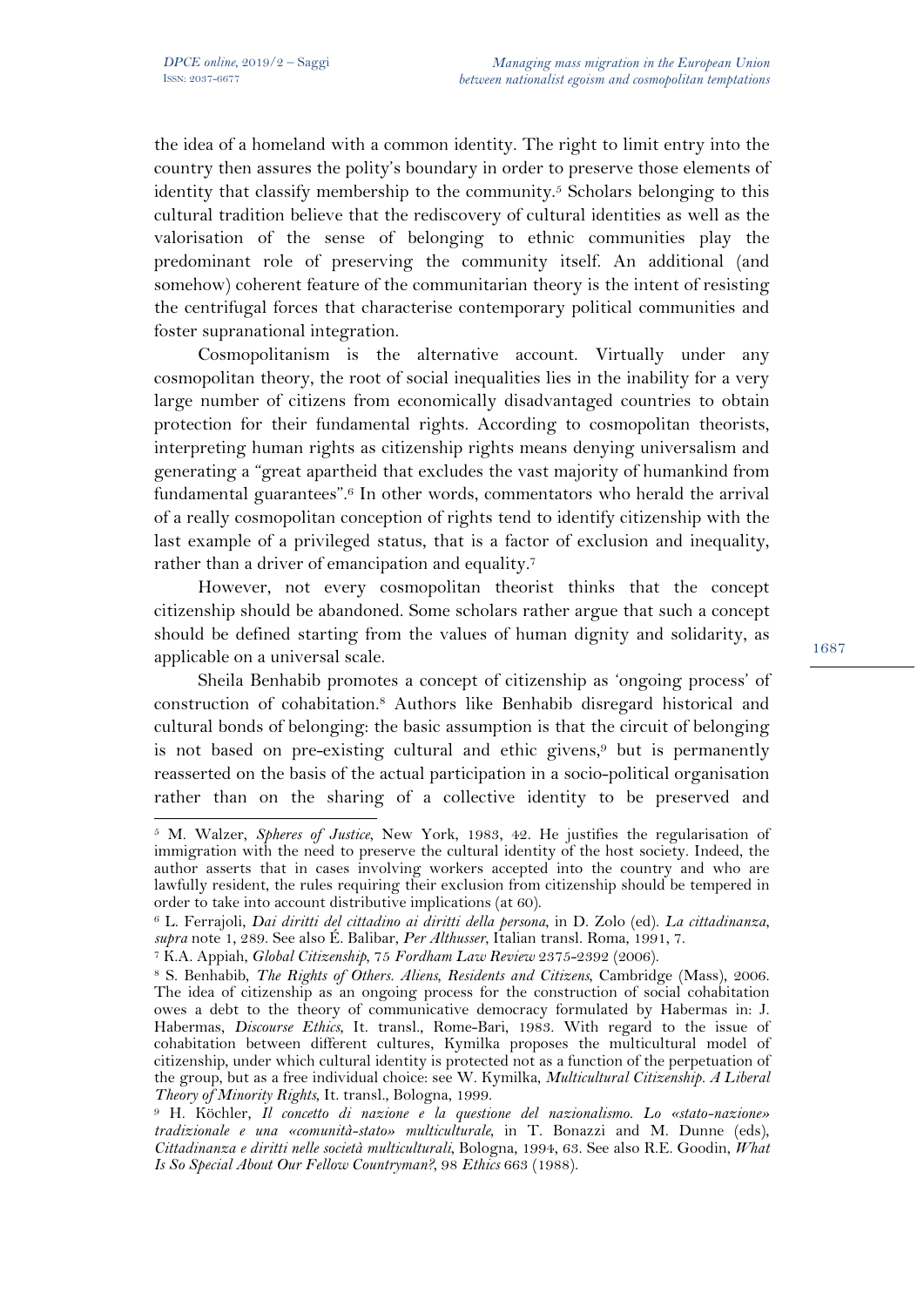perpetuated. This theory has the benefit of taking into account processes involving the erosion of state sovereignty and thus is sensitive to the reality of the existence of international declarations on human rights. The 'ongoing process' account considers the state community as open to dialogue with supranational and international bodies and institutions.10 As a consequence, contemporary citizenship is defined not only through democratic dialectics but also through penetration by supranational legal orders.

From this viewpoint, the entry of immigrants does not alter the political community. In fact, migrants enrich the polity, in the long run, and change its shape and characteristics.<sup>11</sup>

The risk, however, is one of distorting the concept of citizenship or transforming its content to such an extent as to render the use of the category radically inappropriate.12 To overcome an objection of such a kind, Italian constitutional literature has pursued the path of research into cosmopolitanism, identifying its basis in the very text of the Constitution, namely Article 11. The constitutional provision is construed by resorting "to a substantive criterion for interpreting norms that refers to a system of 'culture' and to a socially elaborated 'meaning'".13 Pursuant to Article 11 of the Italian Constitution, the State undertakes to contribute "through a national effort and collaboration with other countries to satisfy the right of individuals as such to work, education and social assistance".<sup>14</sup> From this point of view, "the people would not necessarily be a uniform element, but would end up being comprised of various layers of individuals, all endowed with equal basis legal status and who then differentiate themselves through other relations".15 The boundary of national community is thus permeable, provided that a connection is established between the foreigner and the accepting State.

The attempt to construe a "new" meaning for the concept of citizenship, totally detached from membership to a particular national community, has also been made by political philosophers adhering to pure cosmopolitanism. According to such a literature, the political community around which bonds of belonging are developed is the global civil society. Within this context, rights must be recognised to citizens of the world transcending national borders. The bonds of belonging are dissolved into a more comprehensive synthesis, which must presuppose a "critical reappraisal of local identities".16 As Dahrendorf has put it, the historical task of creating a civil society will be concluded only when

<sup>10</sup> J. Habermas, *Between Facts and Norms: Contributions to a Discourse Theory of Law and Democracy*, Cambridge (Mass.), 1996.<br><sup>11</sup> This is for example the position of W. Kymilka, *supra* note 8.<br><sup>12</sup> L. Bosniak, *Constitutional Citizenship Through the Prism of Alienage*, 23 *Immigration and* 

*Nationality Law Review* 409 (2002) and Id., *Universal Citizenship and the Problem of Alienage*, <sup>94</sup>*Northwestern University Law Review* <sup>963</sup> (1999). 13 U. Allegretti, *Costituzione e diritti cosmopolitici*, in G. Gozzi (ed.), *Democrazia, diritti,* 

*costituzione*, Bologna,1997, 174. 14 Id., 176.

<sup>15</sup> Id., 176.

<sup>16</sup> R. Dahrendorf, *The Modern Social Conflict*, New York, 1988, 57.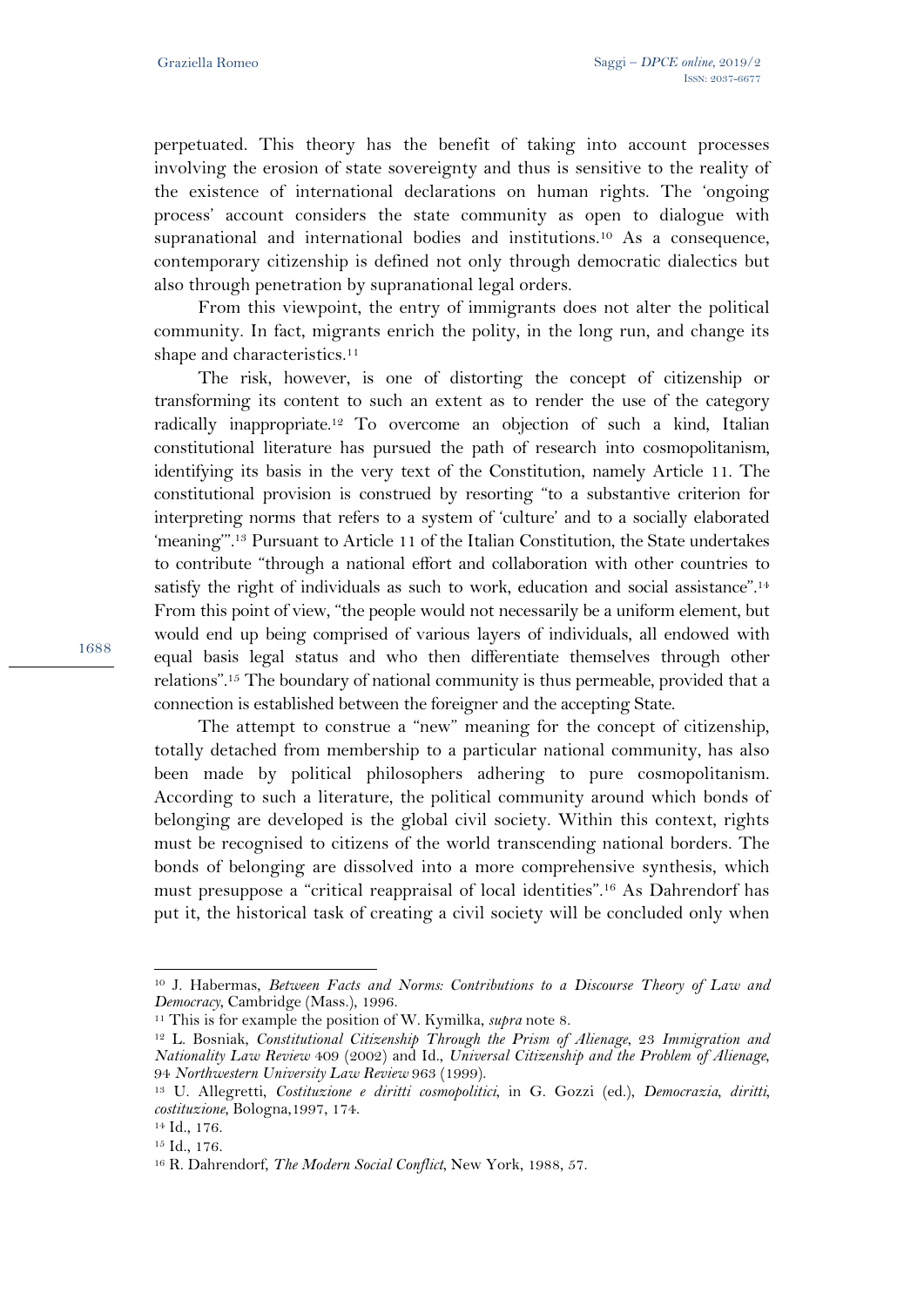there are citizenship rights for all human beings.<sup>17</sup>

Authors, such as David Held and Bryan Turner,<sup>18</sup> make the case for a genuine cosmopolitan citizenship by interpreting human rights as (global) citizenship rights which deserve a sort of heightened level of protection. Human rights are still conceptualised as claims that are recognised and protected in a socio-political community. Nevertheless, the socio-political community does not necessarily exclude those who are not formal citizens – the increasing interconnectedness of the world relationship as well as the spread of a global culture make the nation-state an unsuitable political framework for housing citizenship rights. The logic of solidarity should be contextualized in polities that are 'contaminated' by multiculturalism and globalisation. According to Turner, the globalisation and the "consciousness of the possibility of 'one world'" may be able to create the sociological conditions for the decline of anthropological relativism and scepticism about a common ontology, thus creating the basis for authentic human rights even in the absence of a common legal tradition.<sup>19</sup>

Other authors employ human rights law to support the gradual emptying of the concept of citizenship as an effect directly attributable to the on-going expansion of non-citizens' rights. This is an alternative viewpoint so far it tends to qualify the overcoming of the concept of citizenship as the result of the development of a human rights framework, especially while not exclusively within supranational legal orders.<sup>20</sup>

Supporters of the cosmopolitan nature of rights do not necessarily preconceive the establishment of a global legal order. On the contrary, they rely on a "global civil society" in order to express a sense of belonging to the global community, which may exist irrespective of the establishment of one single legal/political entity on a world scale.

 $\overline{a}$ 

<sup>17</sup> Id., 58.

<sup>18</sup> D. Held, *Citizenship and Autonomy. Political Theory and the Modern State*. Stanford (Cal.), 1989, *passim*. B.S. Turner, *Outline of a Theory of Human Rights*, 27 *Sociology* 489, 492 (1992) and Id., *Contemporary Problems in the Theory of Citizenship. Citizenship and Social Theory*, London, 1993, 14.

<sup>&</sup>lt;sup>19</sup> B.S. Turner, *Outline of a Theory of Human Rights*, *supra* note 18, 499.<br><sup>20</sup> A. Stone Sweet, *A Cosmopolitan Legal Order: Constitutional Pluralism and Rights Adjudication in Europe*, 1 *Global Constitutionalism* 53 (2012). An alternative way of dealing with the question of the universal basis for rights is offered by those theories proposing models of translational distributive justice. Those scholars consider that conceptualising solidarity from a global perspective imposes on the economically most advanced states the responsibility to act through distributive policies on a global scale in order to ensure protection for the individual legal rights recognised as universal. H. Shue, *The Burdens of Justice*, *The Journal of Philosophy* 603 (1983). The argument recalls Rawls' theory of justice where the philosopher acknowledges a duty of assistance for richer societies in favour of the poorest. However, in this case the achievement of global justice is incorporated into the more general theory of peace between peoples and is therefore conditional on the objective of guaranteeing the international order; see J. Rawls, *The Law of Peoples with "The Idea of Public Reason Revisited"*, Cambridge (Mass), 1999. It must be emphasised that these arguments have also been put forward by philosophers who, starting from Rawlsian principles of justice, link up the problem of global justice with that of weak subjects in contemporary States and, in doing so, presuppose an ethic of care that is sensitive to all possible manifestations of social justice; see M.C. Nussbaum, *Frontiers of Justice: Disability, Nationality, Species Membership*, Cambridge, 2006, 30 and 230.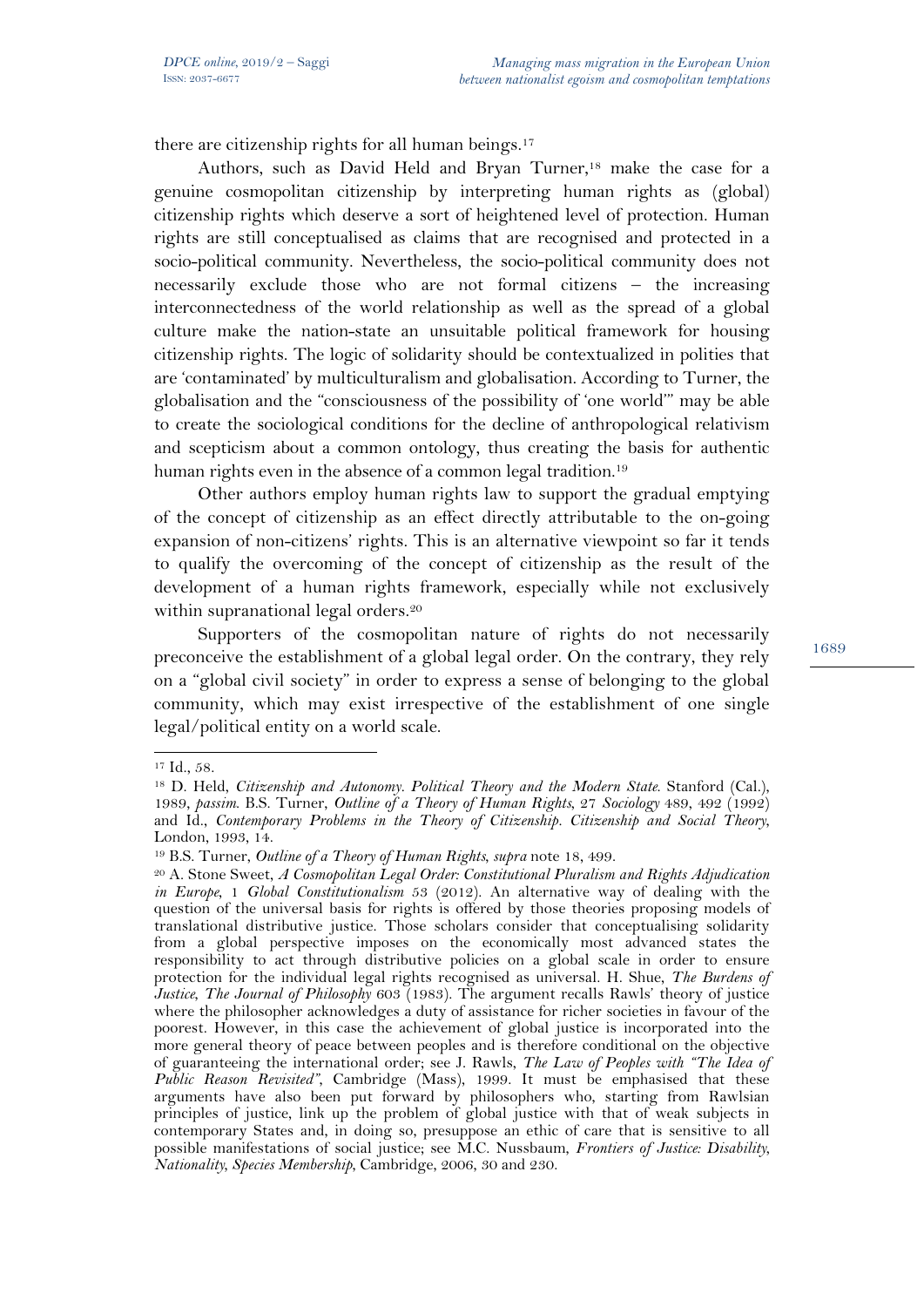The approach that prefers the idea of a world state as a reference paradigm is different in both (some) premises and consequences. Such an approach may be named institutional cosmopolitanism or globalism. This school of thought contemplates the establishment of a single world legal order, which establishes itself as the political institution for global governance. The global society is not only able to express a common belonging, but translates it into the establishment of a political and legal subject that sustains the fate of the entire world. Within this context, the guarantee of rights would be assured by the existence of a global political and legal apparatus. National citizenships would dissolve into world citizenship and, consequently, it would no longer make any sense to talk about non-citizens and migrants' rights.

In sum, cosmopolitan approaches offer an alternative to the insufficient level of protection that human rights law afford to immigrants. As a matter of fact, human rights imperatives have limited scope when it comes to migration. Human rights indeed cover some situations such as the arrival of migrants to the territory of a State or the condition of migrants' holding, while the final decision on their admissibility is pending. What human rights norms cannot guarantee is the right to enter the country or the right to have the status of refugee granted. On the contrary, human rights confer immigrants both the right not to be sent back to territories where their life or freedom would be threatened on account of their race, religion, nationality, membership of a particular social group or political opinion<sup>21</sup> and the right to have the asylum application examined.<sup>22</sup>

In any case, far from isolating mass migration from human rights law, the 'conceptual autonomy' of the issues surrounding non-citizens' rights makes even more important to understand the legal questions raised by the migration phenomenon from the perspective of transnational studies.

## **3. Cosmopolitanism and transnational law**

Cosmopolitan theories have been used, at times, to describe transnational legal systems. This occurs first of all with authors maintaining that citizenship is progressively transforming from a status built around the statist paradigm to a status qualifying a transnational membership. 23 Thus, far from representing the strained and unnatural outcome to legal globalisation, the overcoming of a statecentric conceptualisation of rights is in reality the result of the constitutional component of democracy. Such an argument is based on the original limitation on state sovereignty, which occurred when the democratic constitutional order recognised human rights as the ultimate foundation for its legitimacy. In this way, it is back to constitutional democracy itself that the overcoming of the "nationalisation" of fundamental rights is to be traced.

1690

l

<sup>21</sup> This is the content of the principle of *non-refoulement*, which is incorporated in Art. 33 of the Refugee Convention relating to the status of refugees of 1951.

<sup>&</sup>lt;sup>22</sup> J. Allain, *The jus cogens nature of non-refoulement*, 13 *International Journal of Refugee Law* 533 (2001).

<sup>23</sup> E. Pariotti, *La giustizia oltre lo Stato: forme e problem*i, Torino, 2004, 43.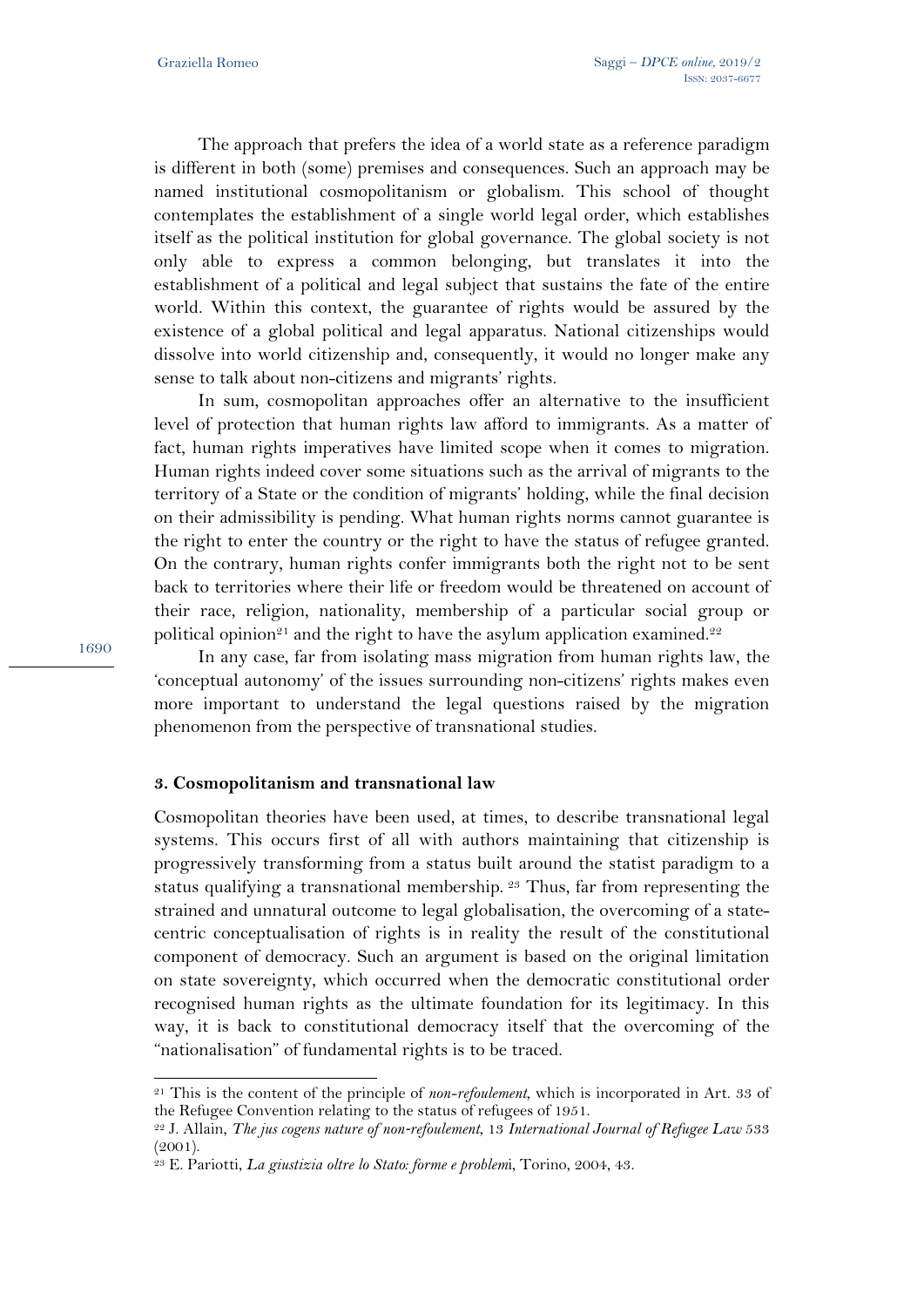The normative side of the argument is that supranational integration actually requires the transformation of citizenship and makes the case for a global (or better transnational) civil society.24

In such a scenario, the concept of sovereignty is gradually abandoned in favour of the principle of subsidiarity, $25$  which represents an alternative criterion to allocate powers. In highly integrated legal systems such as the EU, the principle of subsidiarity justifies the exercise of power by supranational entities on behalf of Member States. If the latter fail to properly address the citizenry's needs, the supranational institutions step in, without questioning the State sovereignty. From this viewpoint, sovereignty is replaced by subsidiarity, which provides complementary justification for the exercise of public authority.

The crisis of sovereignty is also coupled by the increasing importance of 'public reason',26 a necessary, rational and publicly disputable criterion providing legitimisation for decisions taken by public authorities. In the context of transnational legal orders, the concept of 'public reason' involves multiple actors (legislators, courts, civil society) that participate in a public discourse enterprise.

The principle of subsidiarity, and to some extent the theory of 'public reason', provides a framework that is alternative to the state paradigm insofar the exercise of power does not correspond to an act of state sovereignty. Contemporary studies on supranational integration tend to replace the principle of sovereignty with the principle of subsidiarity to make sense of the allocation of powers in context such as the EU.27

This entire conceptual framework though is not satisfactory when it comes to the issue of migration in the EU context. In fact this conceptual frame proves to be weak.

First of all, the managing of mass migration is still grounded on a pure exercise of state sovereign power. Member States keep the 'last word' when it comes to the decision on admission of a third country national into their territory. Moreover, the EU has limited powers, which can be essentially synthesized in harmonizing the national legislation and ensuring a minimum level of solidarity in managing the massive influx of immigrants.

# **4. Managing mass migration in Europe: the complicate interplay between a sovereignty-based model and the exercise of supranational powers**

In the original frame of the (not yet existing) Union, the status of non-EU nationals was put outside the competences listed in the founding Treaties. The

<sup>&</sup>lt;sup>24</sup> R. Dahrendorf, *The Modern Social Conflict*, *supra* note 16, 56.<br><sup>25</sup> M. Kumm, *The Cosmopolitan Turn in Constitutionalism: On the Relationship between Constitutionalism in and beyond the State*, in L. Dunoff and J.P. Trachtman (eds), *Ruling the world? Constitutionalism, International Law and Global Governance*, Cambridge (Mass.), 2009, 219.

<sup>26</sup> W. Sadurski, *Defending Public Reason*, *Sydney Law School Research Paper*, No. 14/31, available at papers.ssrn.com/sol3/papers.cfm?abstract\_id=2410718, at 3. 27 M. Kumm, *The Cosmopolitan Turn in Constitutionalism*, *supra* note 25, at 220.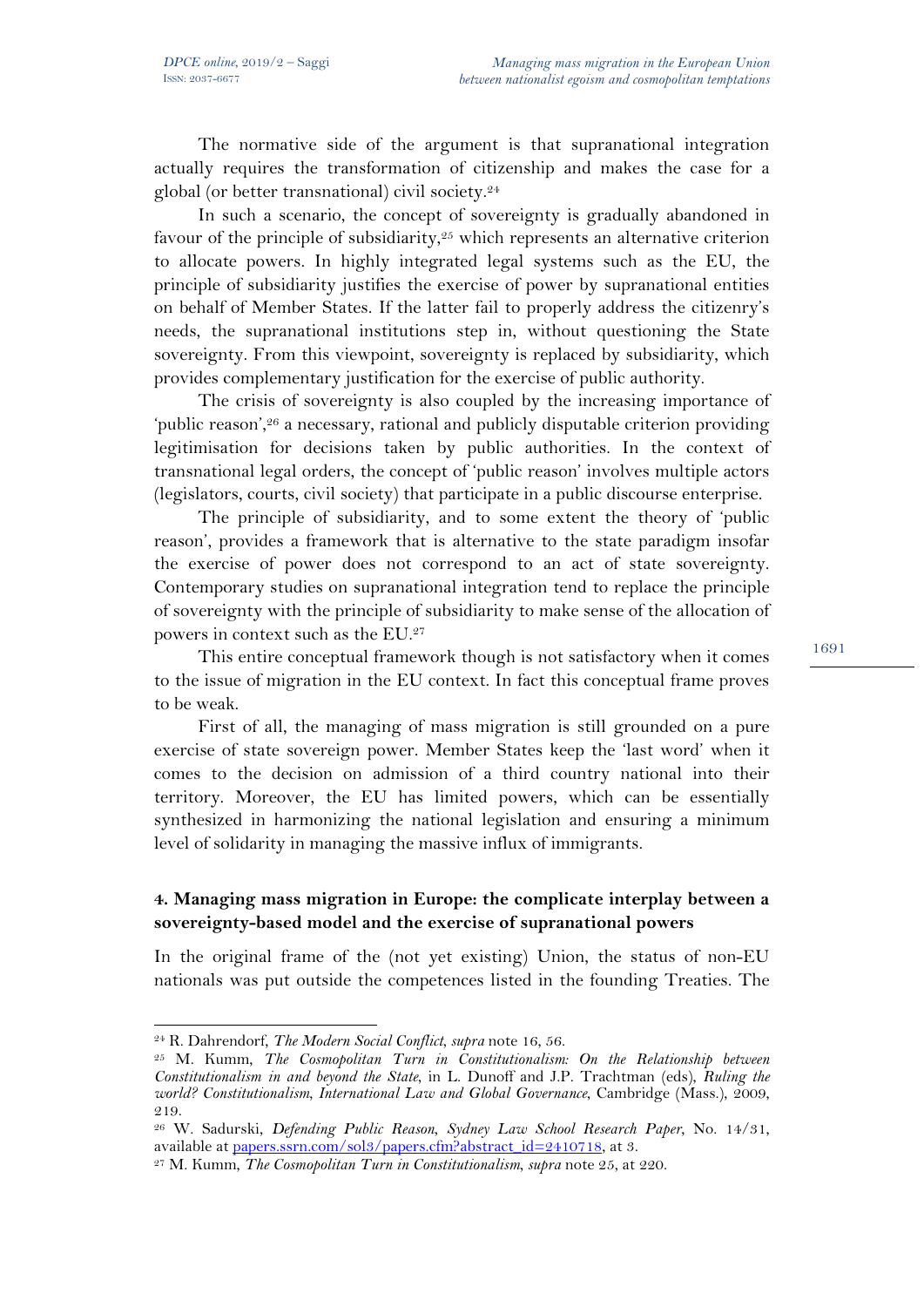choice matched the initial essentially economic aims of the European Community.

Competences on asylum and immigration were first introduced with the Maastricht Treaty and then with Treaty of Amsterdam. There were some major limitations including the requirement of unanimity for voting on these subjectmatters and the limitation on the possibility for domestic courts to refer matters to the European Court of Justice.28 The Treaty of Lisbon changed the frame and expanded the power of the Union in the field of migration. Article 67 of the Treaty on the Functioning of the EU (hereafter: TFEU) states that the Union shall frame a common policy on asylum immigration and external border control, which is based on solidarity between Member States and fair towards third-country nationals. The legal bases for the adoption of secondary sources in this area are now Article 79 and 80 of TFUE.

Those primary sources coexist with the exclusive competence of Member States on public order and national security.<sup>29</sup> Immigration raises both security and public order issues so the Member States' exclusive competence somehow clashes with the need of a truly coordinated approach on mass migration. The regulation of immigration is still characterized by high fragmentation, mainly given the uncertain allocation of some competencies between the Union and Member States, especially in the area of border control. Moreover, immigration policy still largely relies on international agreements between the EU and other international partners concerning the relocation of migrants.

The Commission's 2015 communication on the European Agenda on Migration30 seems to take a more holistic approach to the issue of migration, insisting on the importance of relocation and shared responsibility among Member States as well as of borders control. Nevertheless, after two years, relocation and sharing responsibility are still among the major problems the EU is facing in managing mass migration. The reason is that the interplay between the domestic and the EU level proves to be complicated in light of the fragmentation that is still characterizing the immigration policy.

## *4.1. The EU legal framework on immigration*

The European legal framework on immigration is articulated in a number of secondary sources. The Common Asylum System resulting from the combination of those acts strives for harmonizing the procedures to be followed in processing asylum requests, guaranteeing a minimum level of human rights and unifying the type and the scope of the qualifications that can be granted to

1692

l

<sup>28</sup> More specifically, the Maastricht Treaty designated migration and asylum as "matters of common interest" (article K.1). The Amsterdam Treaty formally delegated powers over asylum and migration to the EU institutions, by inserting a new title IV on visas, asylum, immigration plus other policies related to the free movement of persons. 29 Art. 4(2), Treaty on the European Union (TEU).

<sup>30</sup> Communication from the Commission to the European Parliament, the Council, the European Economic and Social Committee and the Committee of the Regions. A European Agenda on Migration, COM(2015) 240 final, 13 May 2015.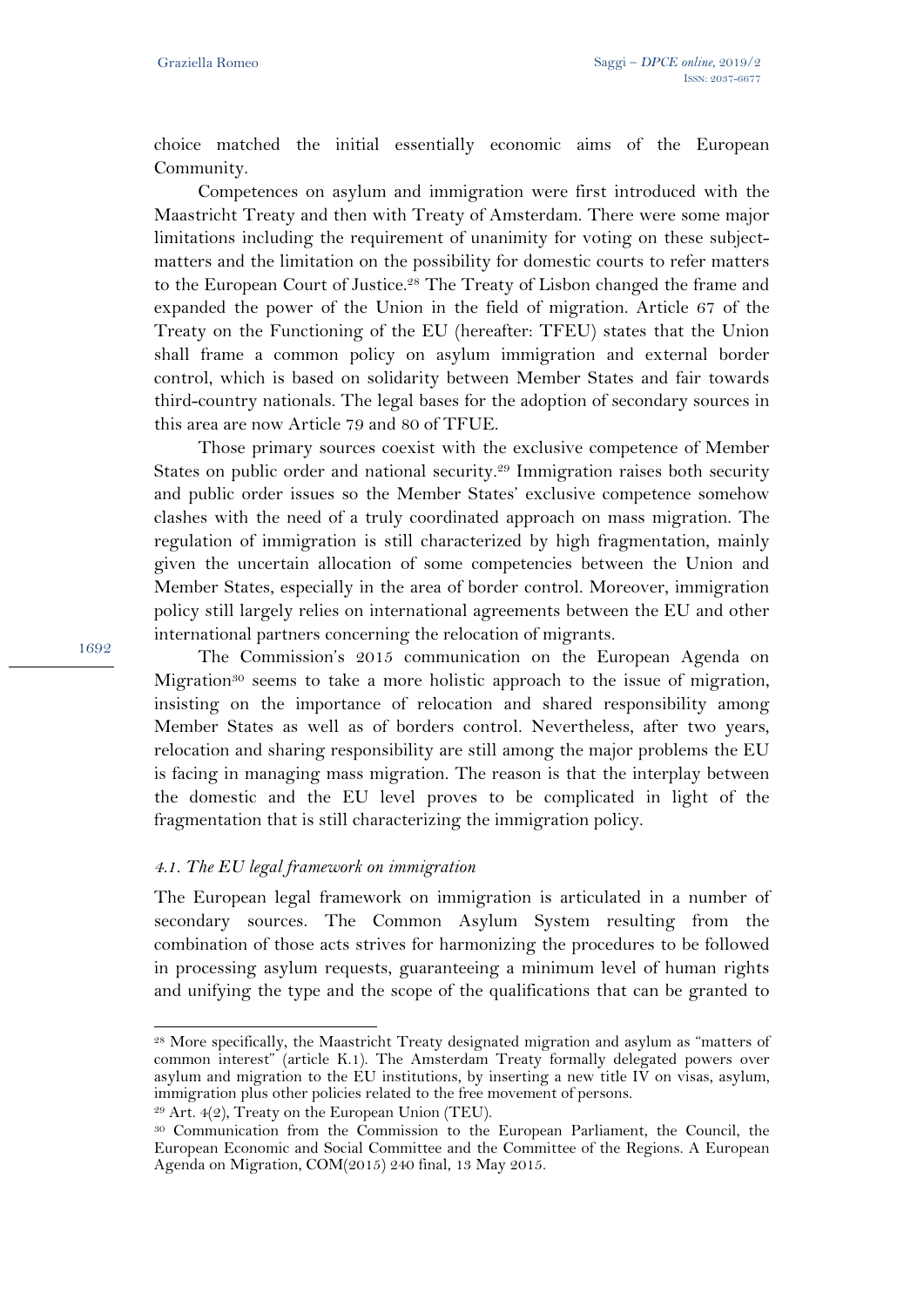migrants in every Member States. After many revisions, the System brings the concepts of admissibility, responsibility and safety to the forefront of European asylum procedures by the introduction of an obligation on Member States to deem applications inadmissible only on the basis of 'first country of asylum' and 'safe third country' grounds.

The general rule is that the asylum requests will be examined in the country of first arrival, except that it is possible to identify a 'first country of asylum', – another country in which the applicant obtained the status of refugee or enjoyed sufficient protection, including benefiting from the application of the principle of *non-refoulement*. 31

The Dublin Regulation<sup>32</sup> established criteria and mechanisms for determining the Member State responsible for examine an asylum application lodged in one of the Member State by a third country national. The Regulation has been substantially amended in 2013 by the Dublin Regulation III,<sup>33</sup> in order to include the respect of Article 4 of the Charter of fundamental rights of the EU among the criteria justifying the transferal of migrants to a third country, which in turn needs to be assessed as "safe".

A system of four directives addresses qualifications,<sup>34</sup> harmonization of asylum request procedures<sup>35</sup> and standards for the reception of asylum seekers and, more generally, applicants for international protection.<sup>36</sup>

There are two major problems in the functioning of the System. The first is related to qualifications and will be addressed in the next subparagraph as it is linked to the more general issue of the interplay between domestic and EU law. The second is the transferal of the responsibility to process asylum requests and the relocation mechanisms.

All those sources include norms designed to enhance cooperation between Member States with a view to share responsibility in examining and accepting asylum requests. In order for a State to transfer an individual to another State's responsibility, some kind of connection between the migrant and the third country is needed. Rules are dictated by national legislations so there is no clear definition of the sufficient connection that is required to be already established between the applicant and the third country.

Case law from both supranational and domestic courts operating in countries with longer experience in the application of the "safe third country" rule have clarified that an asylum seeker cannot be considered to have a

 $\overline{a}$ 

<sup>31</sup> Art. 35 of the Directive no. 2013/32/EU, 26 June 2013.

<sup>32</sup> Council Regulation no. 343/2003, 18 February 2003, Official Journal L 050 , 25/02/2003 P. 0001 - 0010.

<sup>33</sup> Parliament and Council Regulation no. 604/2013, 26 June 2013.

<sup>34</sup> Directive no. 2011/95/EU of the European Parliament and of the Council 13 December 2011.

<sup>35</sup> Directive no. 2013/32/EU of the European Parliament and of the Council 26 June 2013.

<sup>36</sup> Directive no. 2013/33/EU of the European Parliament and of the Council of 26 June 2013.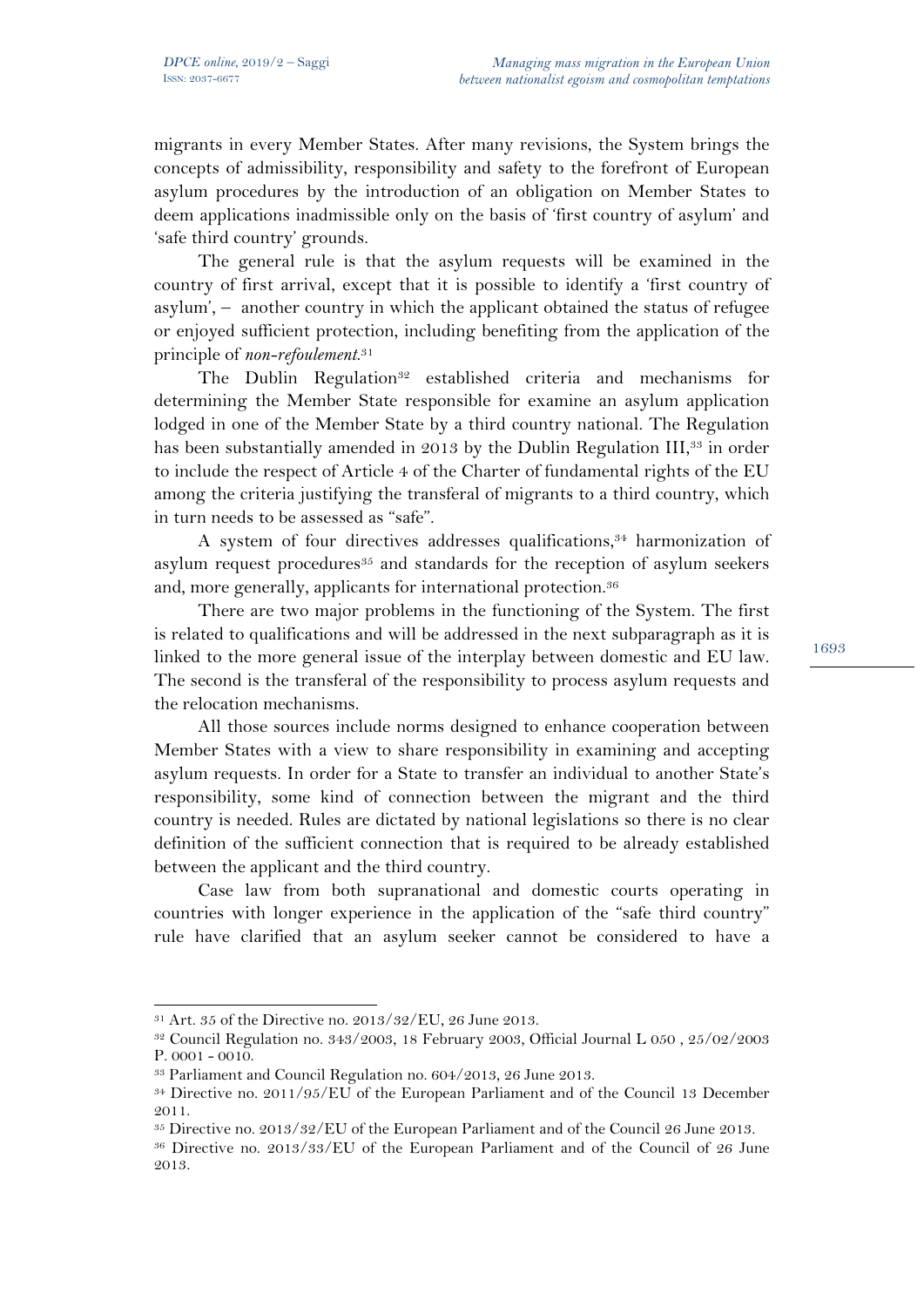"sufficient connection" with a third country merely on the basis of transit or short stay.37

In any case, Article 3, para. 2 of the Dublin Regulation III expressly allows a Member State to consider more than one option for the purpose of transferring the responsibility to process an asylum request. Article 3 clarifies that where it is impossible to transfer an applicant to the Member State primarily designated as responsible because there are substantial grounds for believing that there are systemic flaws in the asylum procedure and in the reception conditions for applicants in that Member State, resulting in a risk of inhuman or degrading treatment within the meaning of Article 4 of the Charter of Fundamental Rights of the EU, the determining Member State shall continue to examine the criteria for the transfer in order to establish whether another Member State can be designated as responsible.

The possibility to transfer the migrant to a safe third country outside the EU is allowed but subject to the rule set forth in the Directive regulating the harmonization of asylum requests procedures. More precisely, Article 38 of the aforementioned Directive compels Member States to consider the compatibility of the third country's human rights standards with the ones required under international and EU law.

The concept of 'safe third country' is highly controversial as it is the centre of the relocation issue. A country can be designated as 'safe third country' if it fulfils four conditions relating to safety and asylum practices:

- a. life and liberty are not threatened on account of race, religion, nationality, membership of a particular social group or political opinion.
- b. the principle of *non-refoulement* in accordance with the Convention relating to the status of refugees of 1951 (hereinafter Refugee Convention) is respected.
- c. the prohibition of removal, in violation of the right to freedom from torture and cruel, inhuman or degrading treatment as laid down in international law, is respected.
- d. the possibility exists to request refugee status and, if found to be a refugee, to receive protection in accordance with the Refugee Convention.

The applicant can challenge the designation of the third country either on the basis of the lack of sufficient connection or on humanitarian grounds, that is providing evidences that they may risk inhuman and degrading treatment if transferred in the designated country.

The concept of 'safe third country' cannot be applied 'at the border' for the purpose of an immediate refusal of the migrants because its application is bound

1694

<sup>37</sup> See the European Court on Human Rights case law on the need for an assessment based on individual circumstances: ECtHR, *Hirsi Jamaa v. Italy*; *Georgia v. Russia (I)*, Appl. No. 13255/07, judgment of 3 July 2014; *Sharifi and Others v. Italy and Greece*, Appl. No. 16643/09, judgment of 21 Oct. 2014; *Khlaifia and Others v. Italy*, Appl. No. 16483/12, judgment of 1 Sept. 2015.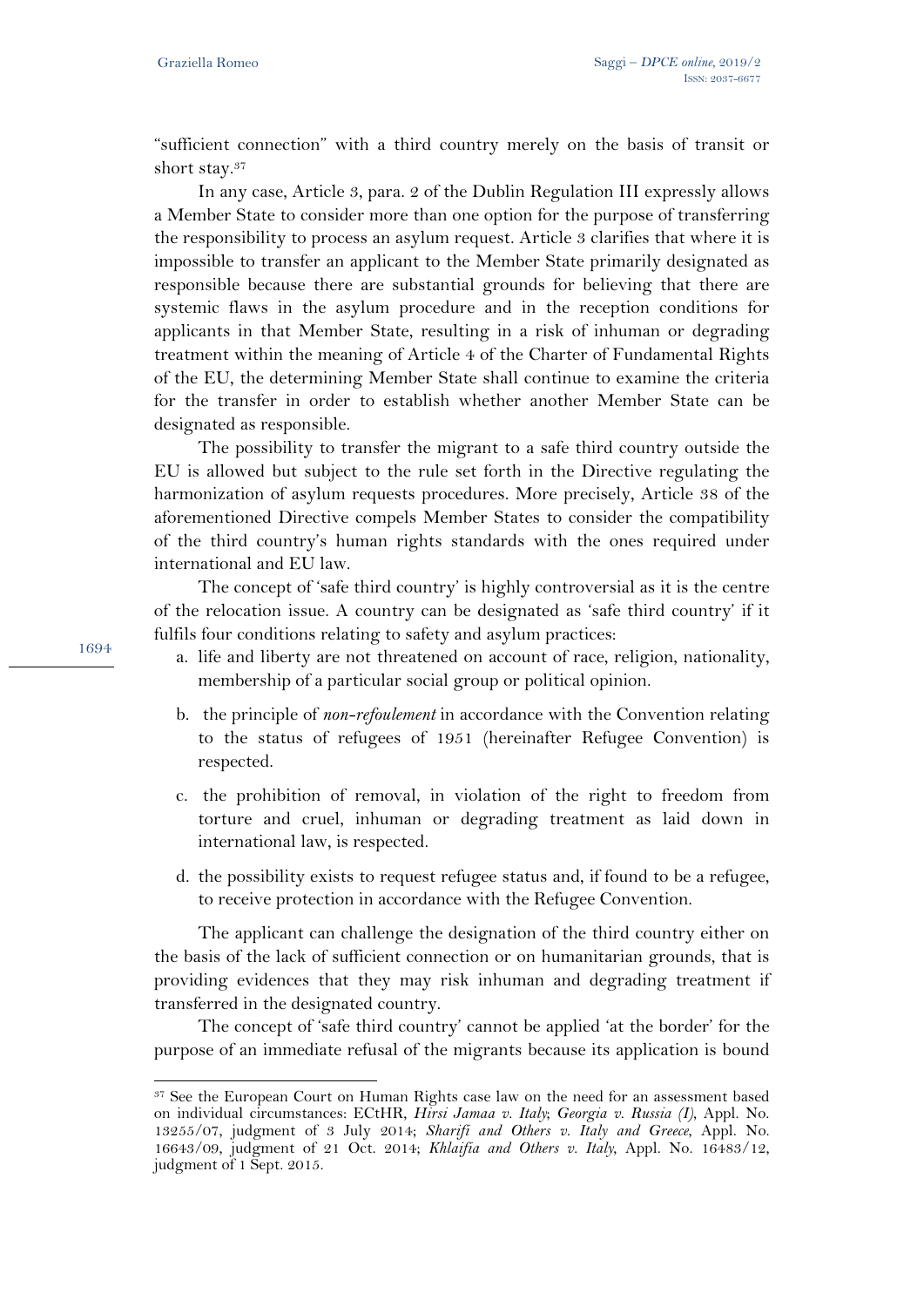$\overline{a}$ 

to individual assessment and most importantly requires judicial control. In that sense, the relocation occurs months after the entry into the territory of the State and the placement into temporary holding camps, when the managing of mass migration in already in place in the State of first arrival.

In sum, the whole system is designed to manage migration by addressing the massive influx of individuals and by processing asylum requests at the same time in which a common policy on border control is still problematically realised.38

Moreover, Member States have different level of attractiveness for migrants with some individuals trying to access a country just because it is on the way to their final destination. Sometimes, States have *de facto* eluded the system by encouraging secondary migration to more attractive counterparts. For example, States put at the forefront of migration influx have refused to identify irregular migrants before opening human corridors to the nearest countries, which in turn heightened controls at its borders.39 From this viewpoint, the system encourages a sort of negative competition between Member States, who tend to skip their responsibility.

In order to address those issues, the European Migration Agenda introduced the 'hotspots approach' with a view to assist frontline States to identify, fingerprint and register incoming immigrants. The hotspots approach consists in the EU Agencies intervening in those States through Migration Management Support Teams, which rely on personnel and equipment made available by other Member States. The support includes the registration of asylum claims, the preparation of files and the relocation of claimants, while it excluded the reception of claimants and the processing of claims as well as the return of immigrants.

The support proved to be only partially effective; more specifically it proved to be essentially a way to better cope with the responsibility already established under the Dublin systems.

The Council then took another step, adopting two decisions establishing provisional measures for the benefit of Italy and Greece, the two frontline countries in the global immigration emergency. Both decisions approach the issue of mass migration through the relocation mechanism, which is designed to derogate from the Dublin Regulation until September 2017. Relocation is only applicable to immigrants who have lodged their applications for international

<sup>38</sup> M. Den Heijer, J. Rijpma, T. Spijkerboer, *Coercion, Prohibition, and Great Expectations: The Continuing Failure Of The Common European Asylum System*, 53 *Common Market Law Review*  607, 610 (2016). The new Regulation 2016/1624 of the Council and the Parliament, of 14 September 2016 established a European Border and Coast Guard Agency, with the task of coordinating borders control. The Agency employs Member States' personnel, but it has the important task of defining the strategy for an integrated management of patrol and intervention operations. Besides this effort to create a common strategy the system of borders control still prioritise national responsibility over an authentic European solidarity. See also P. De Bruicker, *Solidarity as a sovereignty-reducing penalty for failing to meet responsibility in the European Border and Coast Guard*, available at odysseus-network.eu/wp-

<sup>&</sup>lt;sup>39</sup> This was for example the case in Italy, with a human corridor opened towards Austria.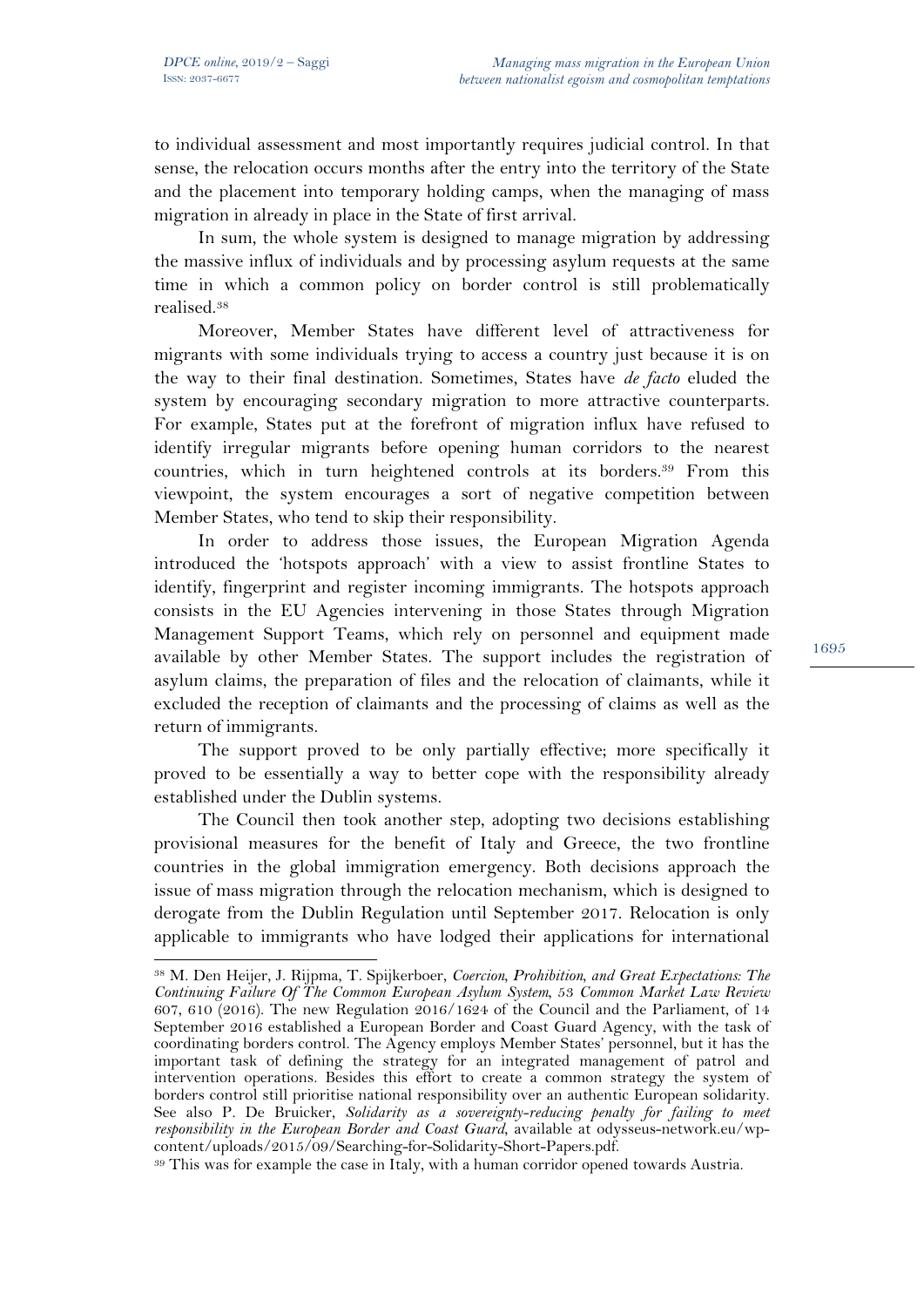protection in Italy or in Greece and for whom those States would have otherwise been responsible pursuant to the Dublin Regulation.<sup>40</sup> The applicant has no right to choose the relocation State or to, as such, refuse relocation.

Empirical data demonstrate that the relocation is not effective mainly due to the criteria restricting the eligibility to the scheme firstly to persons 'in clear need' of protection and to persons coming from countries with a high percentage of success in asylum requests. Those criteria *de facto* compel frontline States to deal with the most difficult situations, such as those in which an extradition is most likely needed.41

# *4.2. The interplay between EU law and domestic law on immigration: the issue of human rights standard*

The interplay between domestic law and EU Law is further complicated by the inconsistencies in human rights standards across the EU. The functioning of the Common Asylum System rests upon a strict cooperation between Member States on the assumption that they all guarantee the same level of protection of basic rights. The differences in human rights standards indeed have crucial consequences when it comes to the application of certain rules, including the "Safe Third Country" requirement. If a State fails to meet the requirement, the transferal of the individual to the State's responsibility cannot be completed.

Recently the Italian Council of State delivered two major judgments declaring two other Member States unsafe countries for the purpose of the application of the Dublin Regulation and thus suspending transfers of asylum seekers in Hungary and Bulgaria. The Italian Council found the transferal to be in violation of Article 4 of the Charter of fundamental rights of the EU.

More specifically, with the first decision, $42$  the Italian administrative judges held that Hungary is unsafe because of three concurring factors. The first one was the border barrier, which was built on the borders shared with Croatia and Serbia to stop the migration influx. According to the Italian judicial authority, the fence clearly exemplifies the cultural and political climate and the existence of a strong sentiment against immigrants and refugees. The second factor is the practice of indefinite detention of asylum seekers, who may be requested to perform public utility work in order to 'reimburse' costs connected to assistance and shelter. Finally, the Council of State mentioned the infringements procedures that have been initiated by the European Commission against Hungary short after the passage of a new law amending the asylum procedures in order to heighten the requirements for the refugee status to be granted.<sup>43</sup>

1696

l

<sup>40</sup> See Art. 3, Council Dec. 2015/1523 (EU) of 14 September 2015 and

<sup>41</sup> F. Maiani, *Hotspots and Relocation Schemes: the right therapy for the Common European Asylum System?*, in *EU Immigration and Asylum Law and Policy/Droit et Politique de l'Immigration et de l'Asile de l'UE*, available at eumigrationlawblog.eu/hotspots-and-relocation-schemes-theright-therapy-for-the-common-european-asylum-system/. 42 Council of State, dec. no. 4004 of 2016.

<sup>&</sup>lt;sup>43</sup> The Commission delivered a press release to announce the starting of the infringement procedure on 10 December 2015. The press release is available at europa.eu/rapid/press-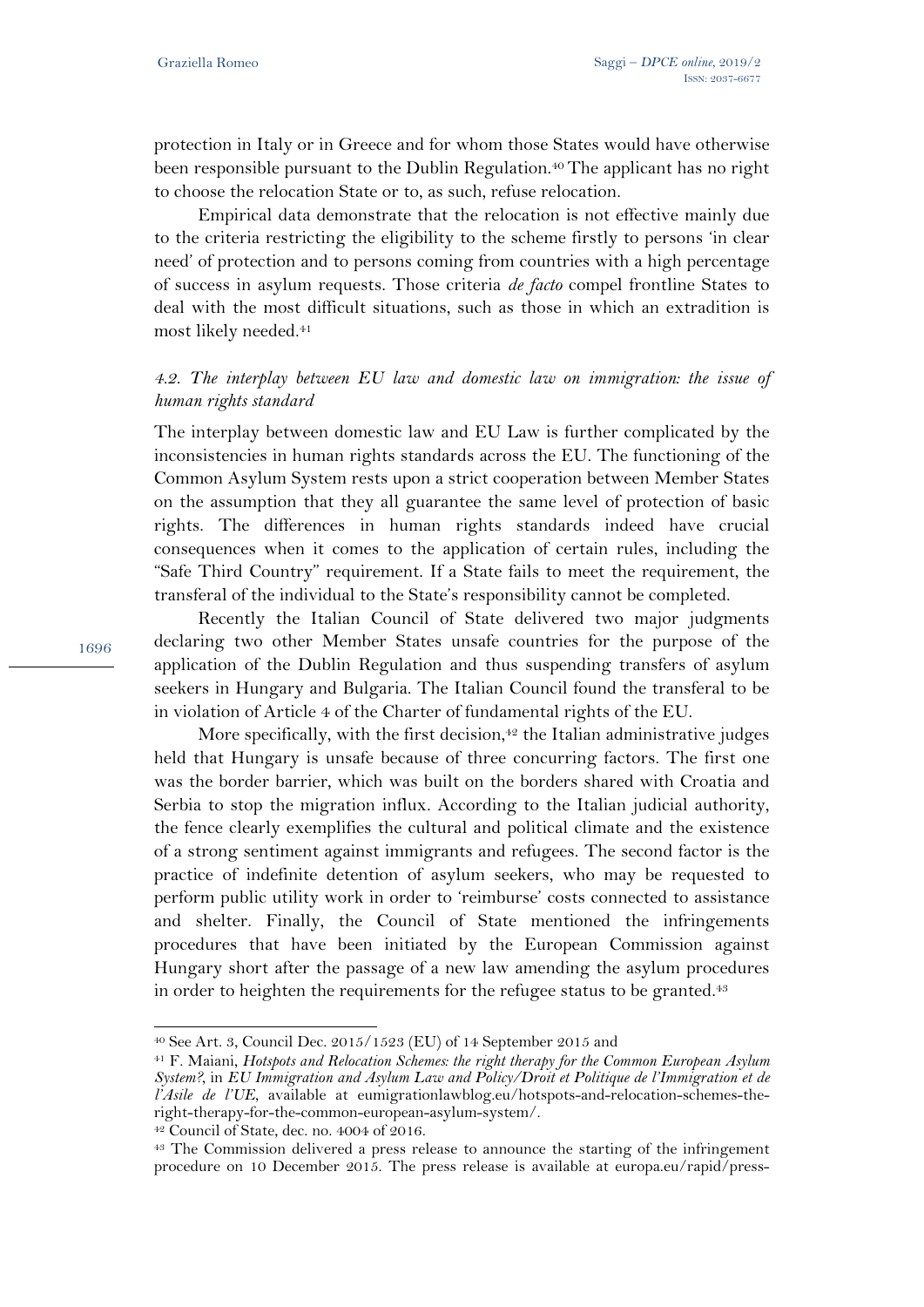In the second judgment,<sup>44</sup> the Council of State found Bulgaria to be unsafe relying on some proofs of the country's violation of human rights standards including the practice of *refoulement* of immigrants, who do not enjoy the guarantees prescribed by both EU law and other international instruments and *jus cogens* principles. An additional proof of violation was the material condition of asylum seekers, who live in overcrowded refugees camps or temporary holding centres,<sup>45</sup> with no medical assistance and under the constant threat of xenophobic attacks.46

The Italian judgments have been followed by similar decisions issued by courts in Austria and Belgium, which temporarily suspended the transferal of migrants to Greece due to the poor condition of refugees' camps.<sup>47</sup>

More generally, the Dublin system suffers persistent dysfunctions and the transferal rates, with some exceptions, are extremely low if compared to the number of procedures initiated in Member States pursuant to the Dublin regulation.48 The operation of the system has been almost paradoxical at times, since relocation schemes with different aims run in parallel. As a consequence, countries put at the forefront of migration have received, under family reunification and relocation regulations, more immigrants than they had been able to transfer in safe third countries.

The lack of a comprehensive and coherent policy on migration has consequences on the functioning of the system, which rests upon the efforts of some countries, while at the same time producing phenomena of 'internal resistance' in others. These phenomena explain the political success of some extreme rights parties. Those political movements take advantages from the populist anti-immigrants, which in most cases became anti- European, sentiments.<sup>49</sup>

1

release IP-15-6228 en.htm.

<sup>44</sup> Council of State, dec. no. 3998 of 2016.

<sup>45</sup> Such as the Harmanli camp, which was supposed to shelter 450 individuals and currently host more than 1,000 migrants.

<sup>46</sup> A short English summary of the two judgments can be found at www.asylumineurope.org/news/28-02-2017/italy-council-state-suspends-transfershungary-and-bulgaria, last access: 28 March 2017.

<sup>47</sup> See the AIDA (Asylum Information Database) 2016 report, available at www.asylumineurope.org/news/16-03-2017/dublin-update-2016-no-change-deeply-

dysfunctional-dublin-system, last access: 28 March 2017. The European Commission released a memorandum to recommend on the conditions for resuming Dublin transfers of asylum seekers to Greece, see Memo  $16/4253$  of 8 December 2016, available at europa.eu/rapid/press-release\_MEMO-16-4253\_en.htm, last access: 28 March 2017.

<sup>&</sup>lt;sup>48</sup> Sweden has the highest transferral rate (43.2%), while Germany and Italy are among the countries with lowest transferral rates (respectively 7.1% and 0.4%): see AIDA, The Dublin system in 2016: Key figures from selected European countries, March 2017, available at www.asylumineurope.org/news/16-03-2017/dublin-update-2016-no-change-deeply-

<sup>&</sup>lt;sup>49</sup> The European Commission reported that the European Barometer has revealed that EU citizens continue to see immigration and terrorism as the biggest challenges facing the EU: the data can be accessed at ec.europa.eu/COMMFrontOffice/publicopinion/ index.cfm/Survey/getSurveyDetail/instruments/STANDARD/surveyKy/2137.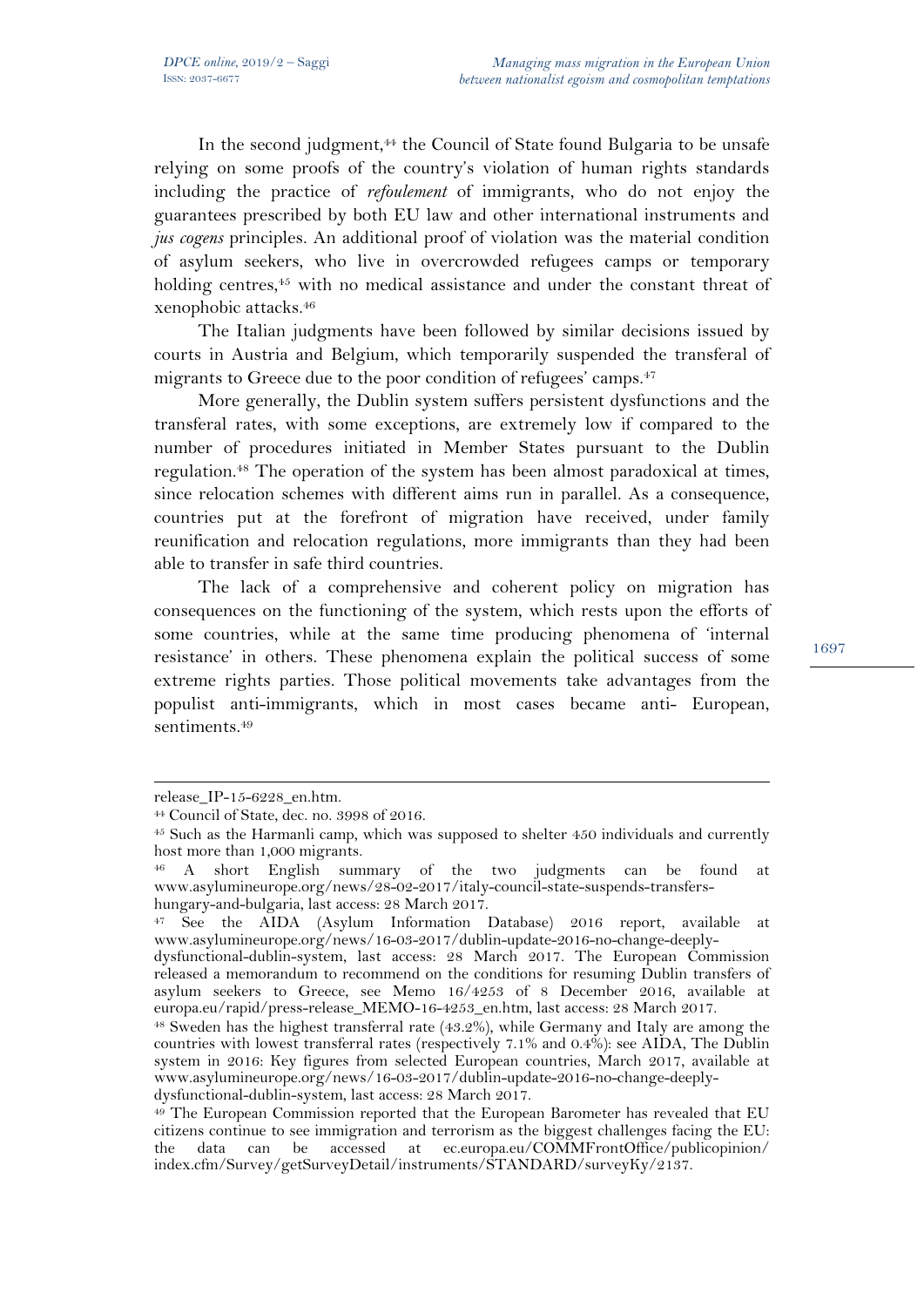#### *4.3. … and theoretical and practical hurdles*

The exercise of national sovereign power on admissions coexists with the European Union's responsibility to manage mass migration from Third Countries. This responsibility can be qualified as a responsibility *vis à vis* both the Member States, especially those at the forefront of the global emergency, and to some extent the international community.

Against this background, the weak political integration within the context of migration policy has a crucial consequence: the impossibility to find *Hohfeldian* correlatives, on the national-constitutional level, to some legal situations recognized under supranational law, in the very moment in which the two levels of governance need to find a legal (as well as a political) synthesis.50

Two legal situations exemplify the dysfunctional interplay between the two levels of governance.

The first is the right to entry, which is essentially a domestic right as far as non-nationals are concerned. In fact, it is up to the States to decide on admission of foreigners. The right to entry is conceptualised as a human right only for nationals, who cannot be denied the right to return in the territory of the State whose nationality they possess. In the EU context, the right to entry of EU nationals in the territory of a Member State whose nationality they do not possess is conceptualised as 'freedom of circulation'. Accordingly, Member States refusing the admissions of EU nationals or limiting their right to entry act in violation of EU law – the legal and political integration of the European system determines the existence of a domestic correlative to the legal situation (the freedom to circulate) recognised under European law.

Things get more complicated concerning non-EU nationals, as there is neither European centralised procedure to decide on admission to the European territory, nor an authentically centralised system of borders control.

The only legal tool drawing near to a right to entry is the application of the *ius cogen*s principle of *non-refoulement*, which at least protects migrants from being sent back, in case life threating situations. Once a migrant manages to arrive at a Member State's border, there is no European legal instrument granting them the right to entry the territory of that State. Human rights law cannot fill the gaps left open by the flaws in the interplay between domestic and supranational law. The consequence is the lack of an adequate level of protections for migrants.

The second, and even more complex legal situation exemplifying the interplay between the national and supranational systems, is the right of asylum.51 First of all, EU law defines "asylum seekers" individuals that, in domestic jurisdictions, fall either into the category of asylum granted individuals or into the category of refugees. Indeed, in some European States, including

1698

<sup>&</sup>lt;sup>50</sup> Reference is made to Hohfeld's theory of legal correlatives according to which a right is a legally enforceable claim always assisted by a correlative duty: W.N. Hohfeld, *Fundamental conceptions as applied in legal reasoning and Other Legal Essays* (1923), W. Wheeler Cook (ed.), New Haven, 1964.

<sup>51</sup> R. Boed, *The State of the Right of Asylum in International Law*, 5 *Duke Journal of Comparative and International Law*, 1, 3 (1994).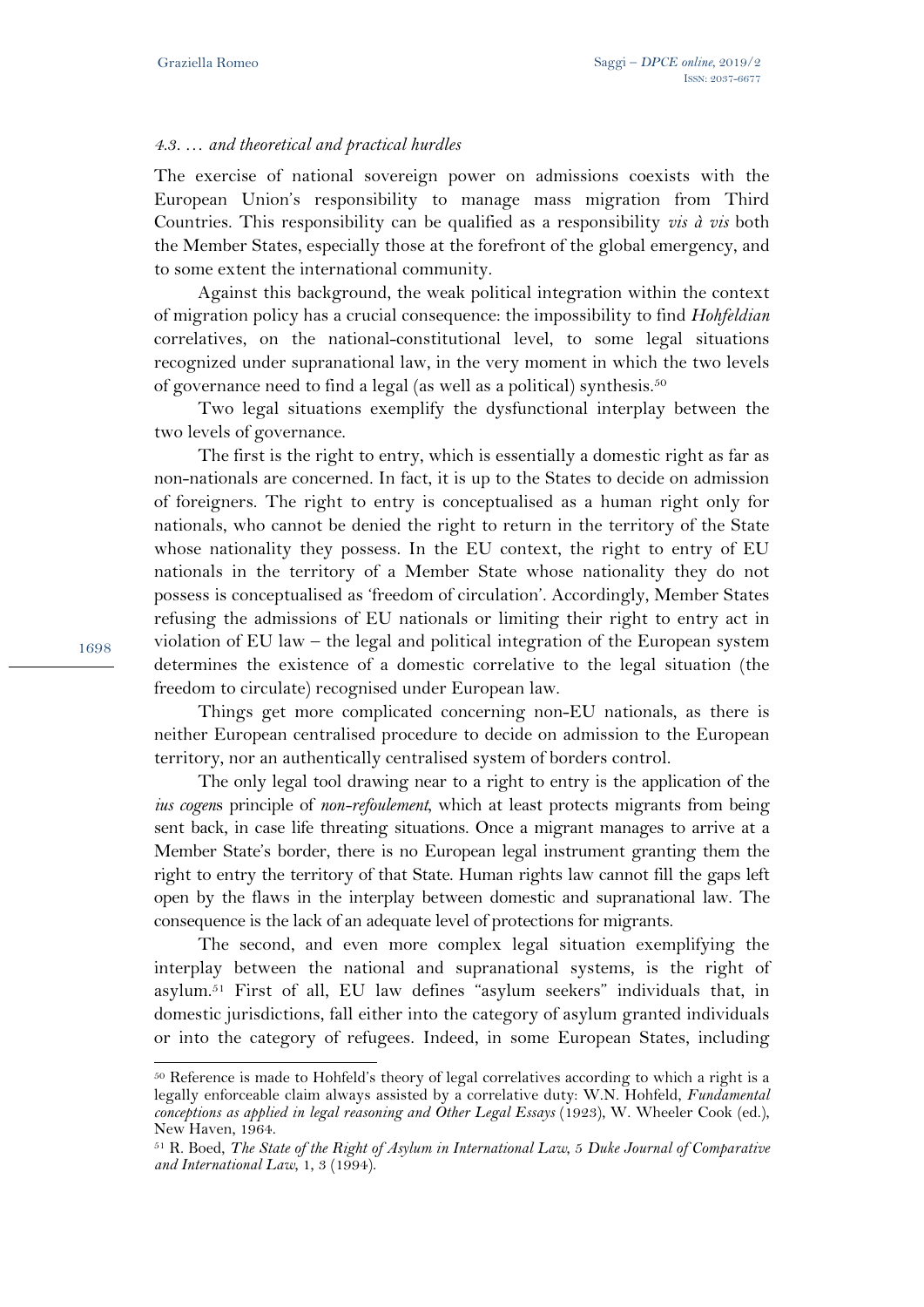$\overline{a}$ 

Italy<sup>52</sup> and Germany,  $53$  the right of asylum and the right of refuge consist in two different legal situations, with only the first one being a constitutional right, generally encompassing protection from purely political prosecutions or restrictions of political freedoms. The (constitutional) right of asylum is then narrower in its scope than the (international) right of refuge.

The result is that the EU regulatory frame on asylum has so far expanded the application of the Refugee Convention, while leaving the States free to run their domestic asylum applications in parallel. However, both the Refugee Convention and the constitutional right of asylum do not cover some of the specific circumstances of contemporary mass migration, such as economic migration, 54 or migration prompted by a generalised climate of political tension, even if the Convention proved to be resilient in adapting to some of the new forms of migration because courts generally adopt an interpretation sufficiently broad to encompass them. In any case, the two legal instruments have been elaborated in a completely different context and were not designed to address the problems of mass migration.

The Common European Asylum System then lies on fragile grounds in the sense that it operates within the context of already existing international and constitutional norms, which are constantly proving to be in need of being reframed. The lack of a coherent immigration policy reflects itself on the need to rely on external sources (the Geneva Convention) even when the latter are clearly forced into adaptation to the new challenges of mass migration.

## **5. How to manage mass migration in a transnational polity?**

Theories on cosmopolitanism propose moving beyond the pair citizenship/noncitizenship. From this viewpoint, those theories 'unhinged' the conceptual frame used in inquiries into the relationship between individuals and States and opened up the possibility to conceive transnational legal systems.

Cosmopolitan theories have deeply influenced the shaping of the European political community, at least from when the rights discourse penetrated into the reasoning of the European Court of Justice (ECJ). The ECJ strongly contributed to the creation of a genuine European citizenship, which does not depend on the individual's ability to be an economic actor and thus to contribute or be part to the Union's economic objectives.<sup>55</sup>

<sup>52</sup> See Art. 10, Italian Constitution. A. Cassese, *Art. 10*, in *Commentario della Costituzione. Principi fondamentali*, Bologna, 1975, 532.<br><sup>53</sup> See Art. 16, Grundgesetz. B. Schmidt-Bleibtreu, *Art. 16a Asylrecht* in B. Schmidt-Bleibtreu,

F. Klein (eds), *Kommentar zum Grundgesetz*, München, 1999, 428. 54 M.J. Trebilcock, *The case for a liberal immigration policy* in W.F. Schwartz (ed.), *Justice in* 

*Immigration*, Cambridge, 1995, 219. Economic migration raises different problems of political theory, such as the compatibility of open border with classical free-trade theory which assumed that goods could often readily be traded across national borders but that the factors of production employed to produce those goods (land, capital, and labor) were fixed and immobile.

<sup>55</sup> See for example the ECJ *Martínez Sala v. Freistaat Bayern*, dec. 12 May 1998, C-85/96, in which the Court recognised social benefits also to economically inactive citizens. A different